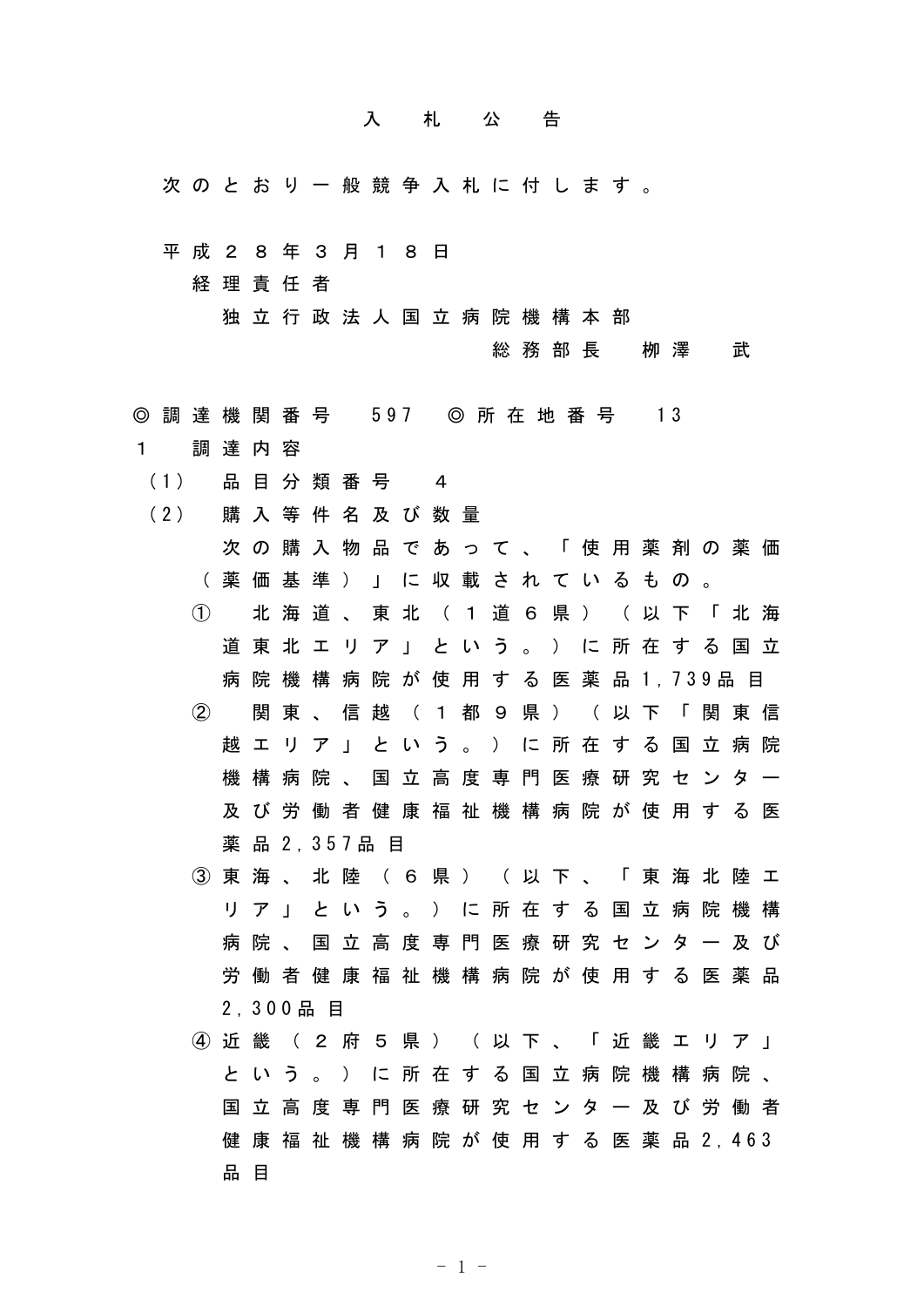⑤ 中 国 、 四 国 ( 9 県 ) ( 以 下 、 「 中 国 四 国 エ リ ア 」 と い う 。 ) に 所 在 す る 国 立 病 院 機 構 病 院 及 び 労 働 者 健 康 福 祉 機 構 病 院 が 使 用 す る 医 薬 品 2 , 1 7 0 品 目

- ⑥ 九 州 、 沖 縄 ( 8 県 ) ( 以 下 「 九 州 沖 縄 エ リ ア 」 と い う 。 ) に 所 在 す る 国 立 病 院 機 構 病 院 が 使 用 す る 医 薬 品 1 , 989品 目
- 品 目 及 び 購 入 予 定 数 量 は 、 入 札 説 明 書 に よ る 。
- ( 3 ) 納 入 期 間

自 平 成 2 8 年 6 月 1 日

至 平 成 2 8 年 8 月 3 1 日

- ( 4 ) 納 入 場 所 独 立 行 政 法 人 国 立 病 院 機 構 北 海 道 が ん セ ン タ ー ほ か 1 6 5 病 院
- ( 5 ) 入 札 方 法
	- ① ( 2 ) で 示 す 医 薬 品 を 区 分 ご と に 取 り ま と め た も の ( 以 下 「 医 薬 品 群 」 と い う 。 ) を 入 札 エ リ ア ご と に そ れ ぞ れ 入 札 に 付 す る 。 ② 入 札 金 額 に つ い て は 、 納 入 に 要 す る 一 切 の 費 用 を 織 り 込 ん だ 上 で 医 薬 品 群 ご と に そ れ ぞ れ の 医 薬 品 目 の 単 価 を 記 載 す る こ と 。 ③ 入 札 単 価 に つ い て は 、 消 費 税 に 係 る 課 税 事 業 者 で あ る か 免 税 事 業 者 で あ る か を 問 わ ず 、 見 積 も っ た 契 約 金 額 の 1 0 8 分 の 1 0 0 に 相 当 す る 金 額 を 記 載 す る こ と 。 ④ 落 札 者 の 決 定 に つ い て は 、 ② の 単 価 に 当 該 金 額 の 8 パ ー セ ン ト に 相 当 す る 額 を 加 算 し た 金 額 に 当 機 構 が 提 示 す る 品 目 ご と の 予 定 数 量 を 乗 じ て 算 出 し た 額 の 医 薬 品 群 ご と の 総 価 ( 当 該 金 額 に 1 円 未 満 の 端 数 が あ る と き は 、 そ の 端 数 金 額 を 切 り 捨 て る も の と す る 。 ) を も っ て 評 価 す る の で 、 入 札 者 は 、 消 費 税 に 係 る 課 税 事 業 者 で あ る か 免 税 事 業 者 で あ る か を 問 わ ず 、 見 積 も り 金 額 入 札 書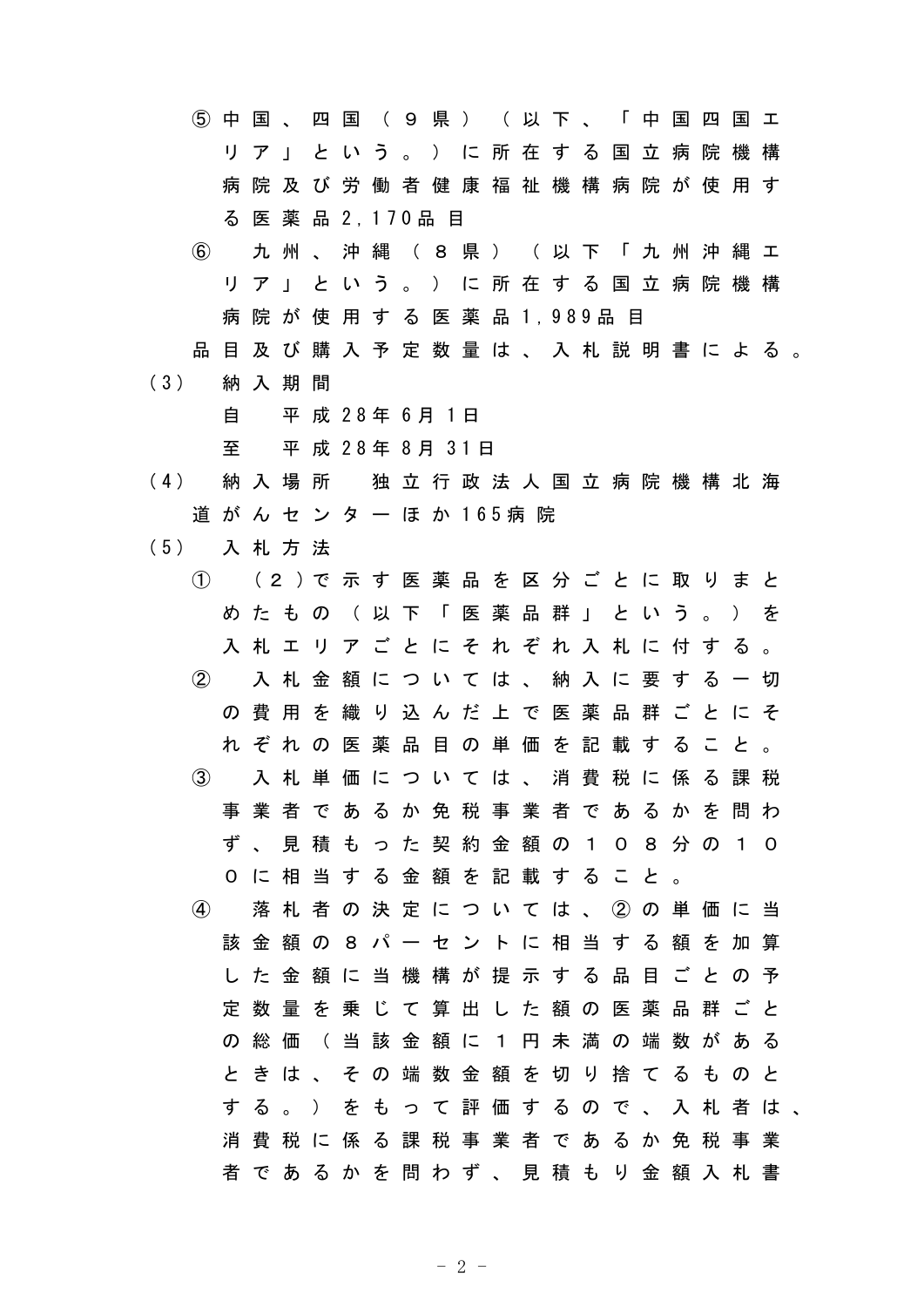に 総 価 ( 8 パ ー セ ン ト に 相 当 す る 額 を 加 算 し た 金 額 ) を 記 載 す る こ と 。

( 6 ) そ の 他 独 立 行 政 法 人 国 立 病 院 機 構 契 約 事 務 取 扱 細 則 (以 下 、 「 契 約 細 則 」 と い う 。 ) 第 2 2 条 の 規 定 に 基 づ き 単 価 契 約 と す る 。

## 2 競 争 参 加 資 格

- ( 1 ) 契 約 細 則 第 5 条 の 規 定 に 該 当 し な い 者 で あ る こ と 。 な お 、 未 成 年 者 、 被 保 佐 人 又 は 被 補 助 人 で あ っ て も 、 契 約 締 結 の た め に 必 要 な 同 意 を 得 て い る も の は 、 同 条 中 、 特 別 の 理 由 が あ る 場 合 に 該 当 す る 。
- ( 2 ) 契 約 細 則 第 6 条 の 規 定 に 該 当 し な い 者 で あ る こ と 。
- ( 3 ) 厚 生 労 働 省 競 争 参 加 資 格 ( 全 省 庁 統 一 資 格 ) に お い て 「 物 品 の 販 売 」 の A 、 B 又 は C の 等 級 に 格 付 さ れ 、 北 海 道 東 北 エ リ ア に お い て は 北 海 道 ・ 東 北 地 域 の 競 争 参 加 資 格 を 有 す る 者 、 関 東 信 越 エ リ ア に お い て は 関 東 ・ 甲 信 越 地 域 の 競 争 参 加 資 格 を 有 す る 者 、 東 海 北 陸 エ リ ア に お い て は 東 海 ・ 北 陸 地 域 の 競 争 参 加 資 格 を 有 す る 者 、 近 畿 エ リ ア に お い て は 東 海 ・ 北 陸 地 域 及 び 近 畿 地 域 の 競 争 参 加 資 格 を 有 す る 者 、 中 国 四 国 エ リ ア に お い て は 中 国 ・ 四 国 地 域 の 競 争 参 加 資 格 を 有 す る 者 、 九 州 沖 縄 エ リ ア に お い て は 九 州 ・ 沖 縄 地 域 の 競 争 参 加 資 格 を 有 す る 者 で あ る こ と 。 た だ し 、 業 務 提 携 等 の 代 理 店 等 に よ る 対 応 で も 可 と す る 。 な お 、 当 該 競 争 参 加 資 格 に つ い て は 、 平 成 2 6 年 3 月 2 8 日 付 号 外 政 府 調 達 第 5 7 号 の 官 報 の 競 争 参 加 者 の 資 格 に 関 す る 公 示 の 別 表 に 掲 げ る 申 請 受 付 窓 口 に お い て 随 時 受 け 付 け て い る 。 ( 4 ) 医 薬 品 、 医 療 機 器 等 の 品 質 、 有 効 性 及 び 安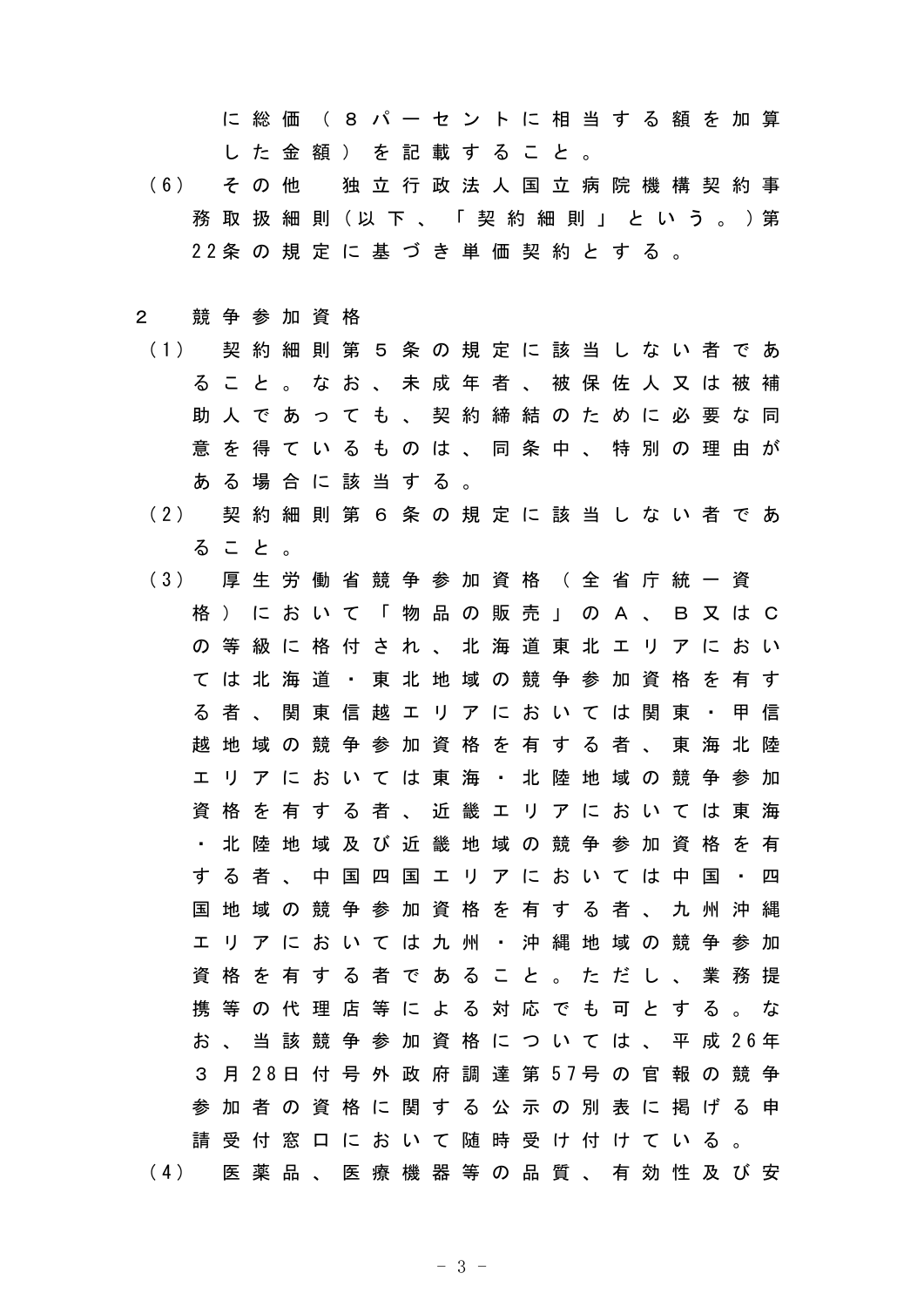全 性 の 確 保 等 に 関 す る 法 律 に 基 づ い て 医 薬 品 の 一 般 販 売 業 の 許 可 を 受 け て い る こ と を 証 明 し た 者 で あ る こ と 。

- ( 5 ) 購 入 さ れ る 医 薬 品 を 経 理 責 任 者 が 指 定 す る 日 時 、 場 所 に 十 分 に 納 品 す る こ と が で き る こ と を 証 明 し た 者 で あ る こ と 。
- ( 6 ) 契 約 細 則 第 4 条 の 規 定 に 基 づ き 、 経 理 責 任 者 が 定 め る 資 格 を 有 す る 者 で あ る こ と 。
- 3 入 札 書 の 提 出 場 所 等
- ( 1 ) 入 札 書 の 提 出 場 所 、 契 約 条 項 を 示 す 場 所 、 入 札 説 明 書 の 交 付 場 所 及 び 問 い 合 わ せ 先  $\overline{7}$  152 - 8621
	- 東 京 都 目 黒 区 東 が 丘 2 丁 目 5 番 21号
	- 独 立 行 政 法 人 国 立 病 院 機 構 本 部 企 画 経 営 部 指 導 課 の 調 達 契 約 係 長 の 佐 々 木 の 教 浩 電話 0 3 - 5 7 1 2 - 5 0 6 5
- ( 2 ) 入 札 説 明 会 の 日 時 及 び 場 所 等 平 成 28年 4月 7日 14時 00分 独 立 行 政 法 人 国 立 病 院 機 構 本 部 ( 1 F ) 会 議 室 1 2
- ( 3 ) 入 札 書 の 受 領 期 限 自 官 報 掲 載 日 至 平 成 2 8 年 5 月 1 1 日 1 0 時 0 0 分
- ( 4 ) 開 札 の 場 所 独 立 行 政 法 人 国 立 病 院 機 構 本 部 ( 1 F ) 会 議 室 1 2
- ( 5 ) 開 札 の 日 時 全 エ リ ア 平 成 28年 5月 11日 14時 00分
- 4 その他
- ( 1 ) 契 約 手 続 に お い て 使 用 す る 言 語 及 び 通 貨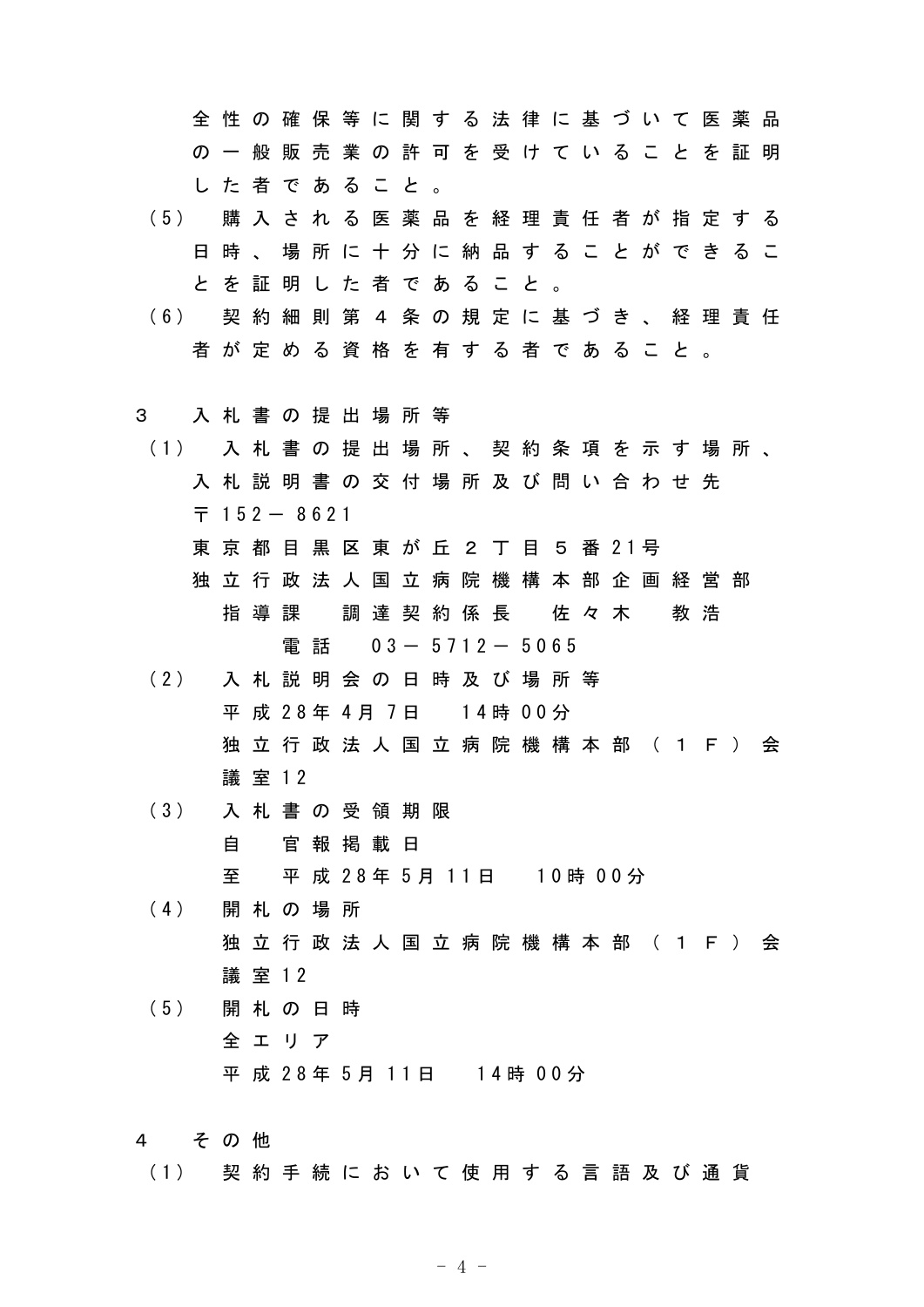日 本 語 及 び 日 本 国 通 貨 。

- (2) 入 札 保 証 金 及 び 契 約 保 証 金 免 除
- ( 3 ) 入 札 者 に 要 求 さ れ る 事 項
	- こ の 一 般 競 争 に 参 加 を 希 望 す る 者 は 、 封 印 し た 入 札 書 に 2 ( 3 ) か ら ( 5 ) の 証 明 と な る も の を 添 付 し て 入 札 書 の 受 領 期 間 内 ま で に 提 出 し な け れ ば な ら な い 。
	- な お 、 入 札 者 は 、 開 札 日 の 前 日 ま で の 間 に お い て 、 経 理 責 任 者 か ら 上 記 証 明 と な る も の に つ い て 説 明 を 求 め ら れ た 場 合 は そ れ に 応 じ な け れ ば な ら な い 。
- ( 4 ) 入 札 の 無 効
	- 本 公 告 に 示 し た 競 争 参 加 資 格 の な い 者 の 提 出 し た 入 札 書 、 入 札 者 に 求 め ら れ る 義 務 を 履 行 し な か っ た 者 の 提 出 し た 入 札 書 は 無 効 と す る 。
- ( 5 ) 契 約 書 作 成 の 要 否 要
- ( 6 ) 落 札 者 の 決 定 方 法
- 契 約 細 則 第 2 1 条 の 規 定 に 基 づ い て 作 成 さ れ た 予 定 価 格 ( 総 価 ) の 制 限 の 範 囲 内 で 最 低 の 価 格 を も っ て 有 効 な 入 札 を 行 っ た 入 札 者 を 落 札 者 と す る 。
- ( 7 ) 詳 細 は 入 札 説 明 書 に よ る 。
- 5 S u m m a r y
- (1) Official in charge of disbursement of the procuring entity: Takeshi Yanagisawa, Director, General Affairs Department, National Hospital Organization Headquart e r s
- (2) Classification of the products to be p r o c u r e d : 4
- (3) Nature and quantity of the products to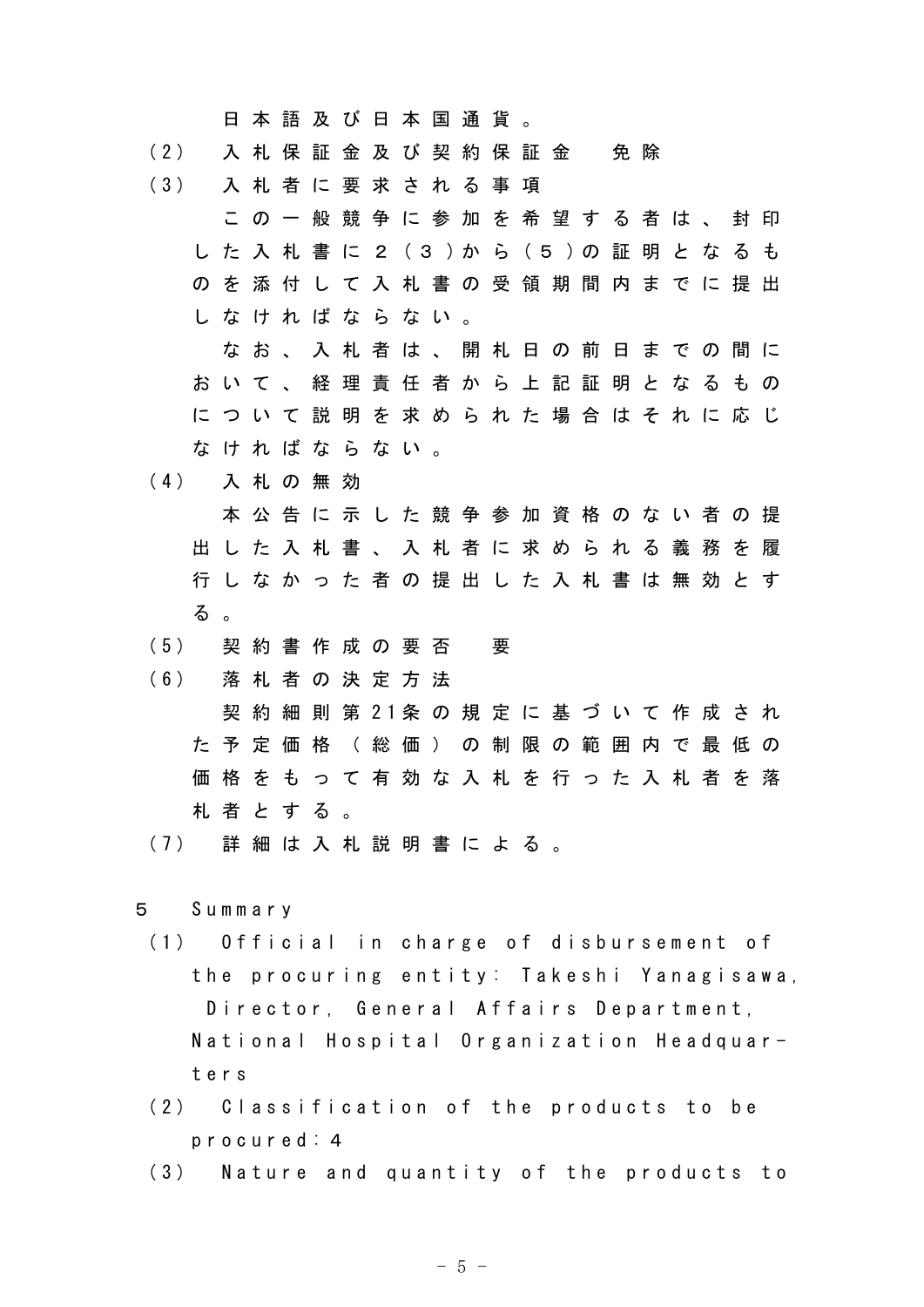be purchased: Medicine Supplies, Hokkaido-Tohoku area 1,739 items, Kanto-Shinetsu area 2,357 items, Tokai-Hokuriku area 2, 300 items, Kinki area 2, 463 items, Chugoku-Shikoku area 2,170 items, Kyushu-Okinawa area 1,989 items.

(4) Delivery period:

From June 1, 2016 to August 31, 2016

- (5) Delivery place: National Hospital Organization Hokkaido Cancer Center and others 165 hospitals
- (6) Qualification for participating in the tendering procedures: Suppliers eligible for participating in the proposed tender are those who shall:
	- (1) not come under Article 5 of the Regulation concerning Contract for National Hospital Organization (NHO). Furthermore, minors, Person under Conservatorship or Person under Assistance that obtained the consent necessary for concluding a contract may be applicable under cases of special reasons within the said claus e ;
	- $(2)$  not come under Article 6 of the Regulation concerning Contract for NHO;
	- 3 have Grade A, B or C in "Sales of products" for participating in tendersby Ministry of Health, Labour and Welfare (Single qualification for every ministry and agency) in the corresponding area;
	- $\phi$  prove to have obtained the firstclasslicense for selling drugs in accordance